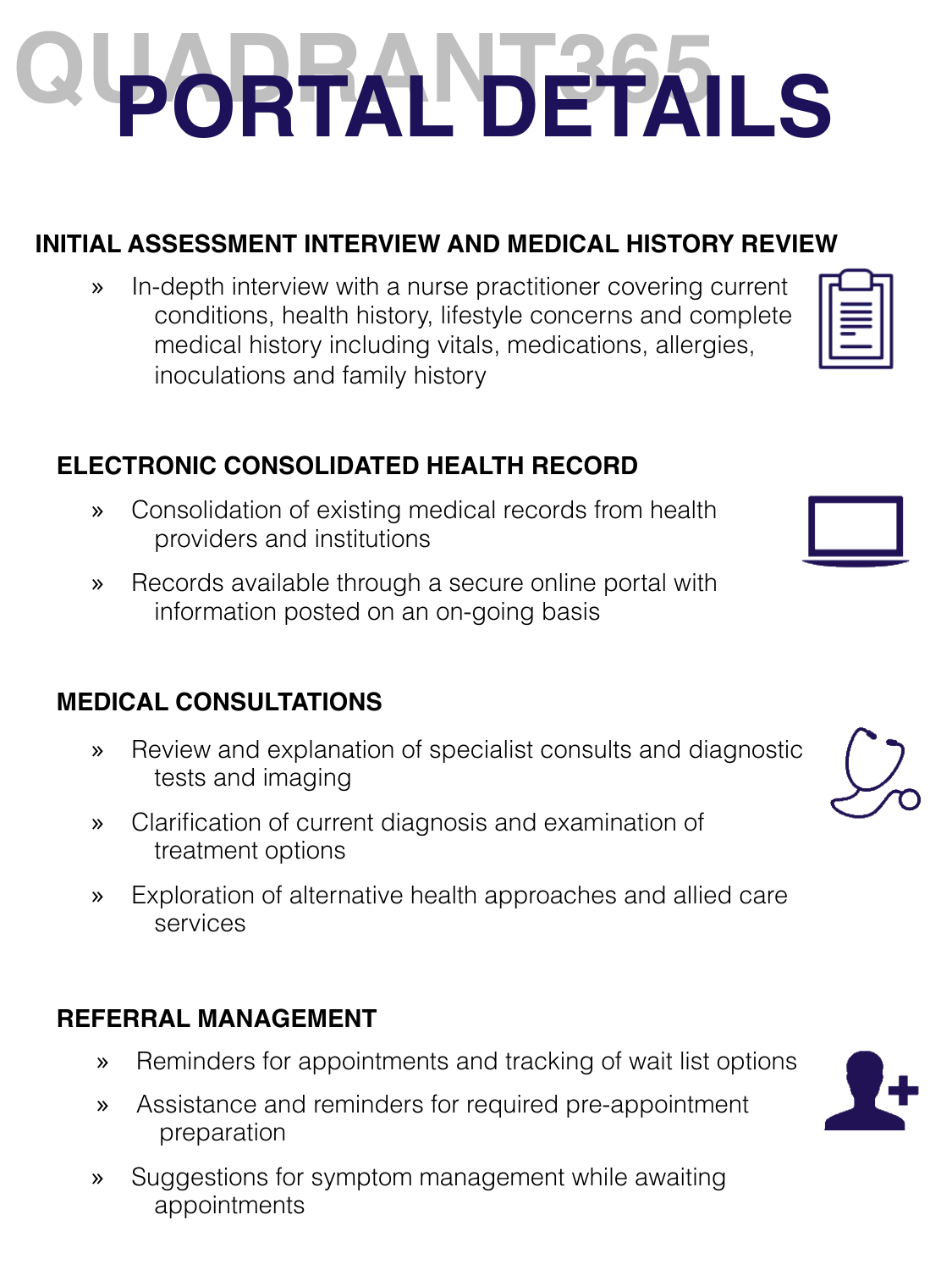## **CONDITION MANAGEMENT**

- » On-going monitoring of vitals and test results, with reminders for treatment of existing conditions such as diabetes, COPD, heart disease, hypertension, asthma, chronic pain, sleep disorders, depression and other disease diagnosis
- » Consolidated care plans based upon current medical 'best practice'
- » Coaching aimed at primary and secondary disease prevention and behavioral change

## **MEDICATION MANAGEMENT**

- » Review of current medications and supplements by your health team and posted to electronic medical record
- » On-going follow-up to ensure that medication is up to date, refills are completed in a timely manner and medications are being taken properly and performing as expected

#### **24/7/365 MEDICAL TRIAGE**

- » Nurses available for urgent and off-hours phone calls, providing 'informed triage' through information from the caller and access to online portal
- » Continuous follow-up until patient has stabilized or escalation is required

## **PROACTIVE CHECK INS**

» Nurse routinely reaches out to check on employee's health status and to address emerging concerns

## **MEDICAL QUESTIONS AND RESEARCH**

» Health-related questions and research requests responded to by a nurse practitioner